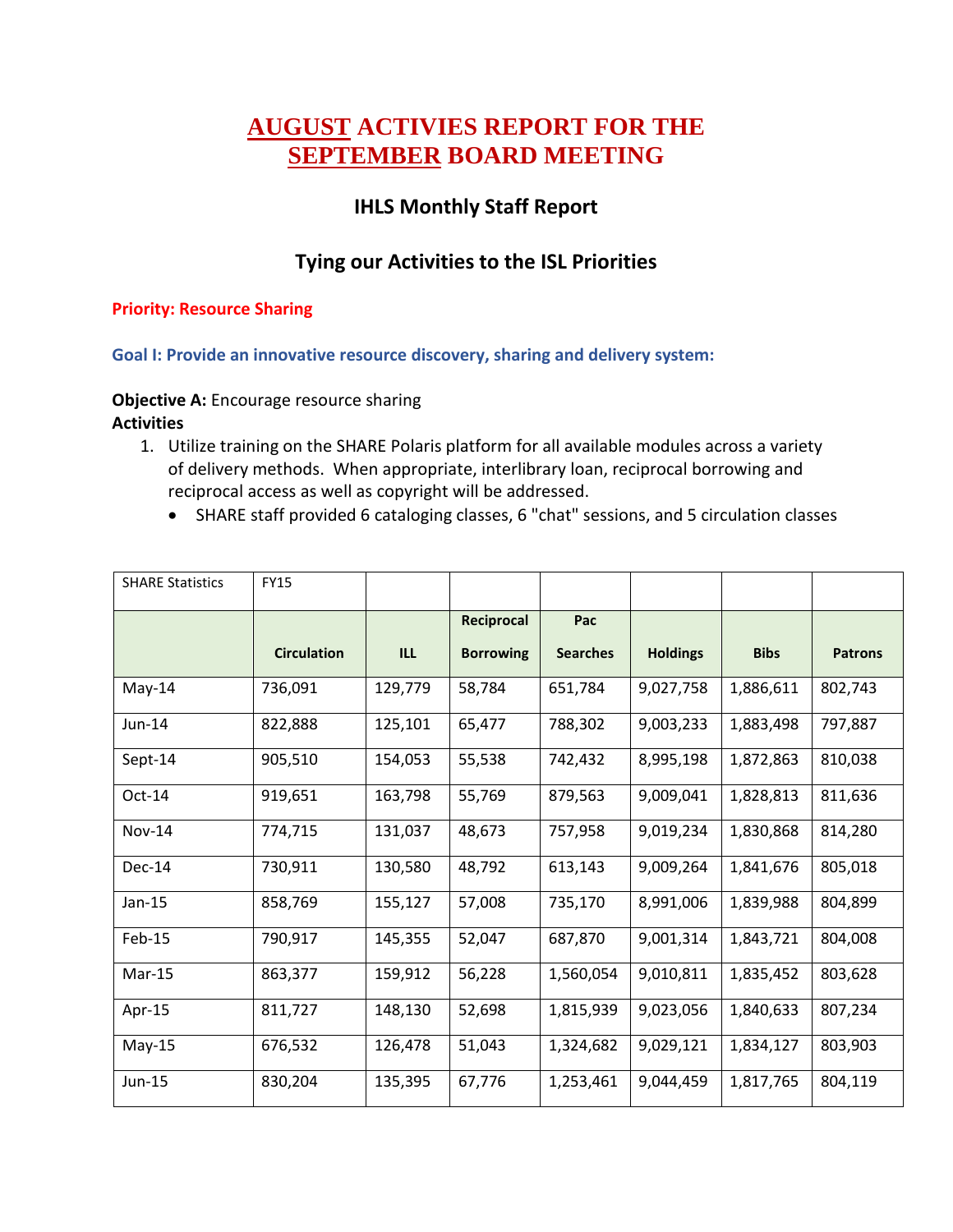| July-15 | 784,275 | 139,522 | 65.457 | 1,459,531 | 9,048,654 | 1,834,594 | 806.374 |
|---------|---------|---------|--------|-----------|-----------|-----------|---------|
| Aug-15  | 728.662 | 133,642 | 54.040 | 1,462,566 | 9,044,518 | 1.839.709 | 817.506 |

**Objective B:** Provide a framework for members to participate in a state-of the-art integrated library system.

## **Activities**

- 1. Continue participation in the Statewide E-Books Grant opportunity.
	- At the end of August, 164 library agencies are participating in the 3M Cloud Library shared collection. Three new libraries started participation as of September 1.
	- One technology training session was held at New Baden Public Library for 3 library staff members.
- 2. Apply for appropriate grants to provide enhancements to the SHARE catalog.
	- requested a \$1500 Wal-Mart Community grant
- 3. Promote new membership in the SHARE LLSAP through the *Growing Resource Sharing in IHLS Through Growing SHARE* grant. IHLS will continually consider opportunities to more fully involve these members in resource sharing.
	- SHARE staff assisted with Go Live days for Litchfield Middle/High School, Highland High School, White Hall Public Library, Atwood-Hammond Elementary School, Selmaville School, Gibault Catholic High School, Wesclin High School, and Clinton High School.

**Objective C:** Ensure the integrity of bibliographic records.

- 1. Maintain the requirement that all bibliographic records (with the exception of equipment, on order and E-book) must be OCLC derived records and have an OCLC control number to ensure database standards and mitigate duplicate records.
	- Staff corrected and enhanced 398 items that had non-OCLC bibs in the SHARE database.
- 2. Support a Cataloging Center operation for SHARE Full members for copy and original cataloging of MARC bibliographic records and the creation of local authority records to enhance recovery. Service options are Cataloging Library (Full member meets continuing education requirements for cataloging staff and performs own cataloging); Barcoding A Library (Full member sends all new materials to Center for copy and original cataloging and assessed fee based on percentage of library's materials budget); Barcoding B Library (full member sends new materials as needed for original cataloging and assessed fee of \$10 per item cataloged). Any item that meets the Cataloging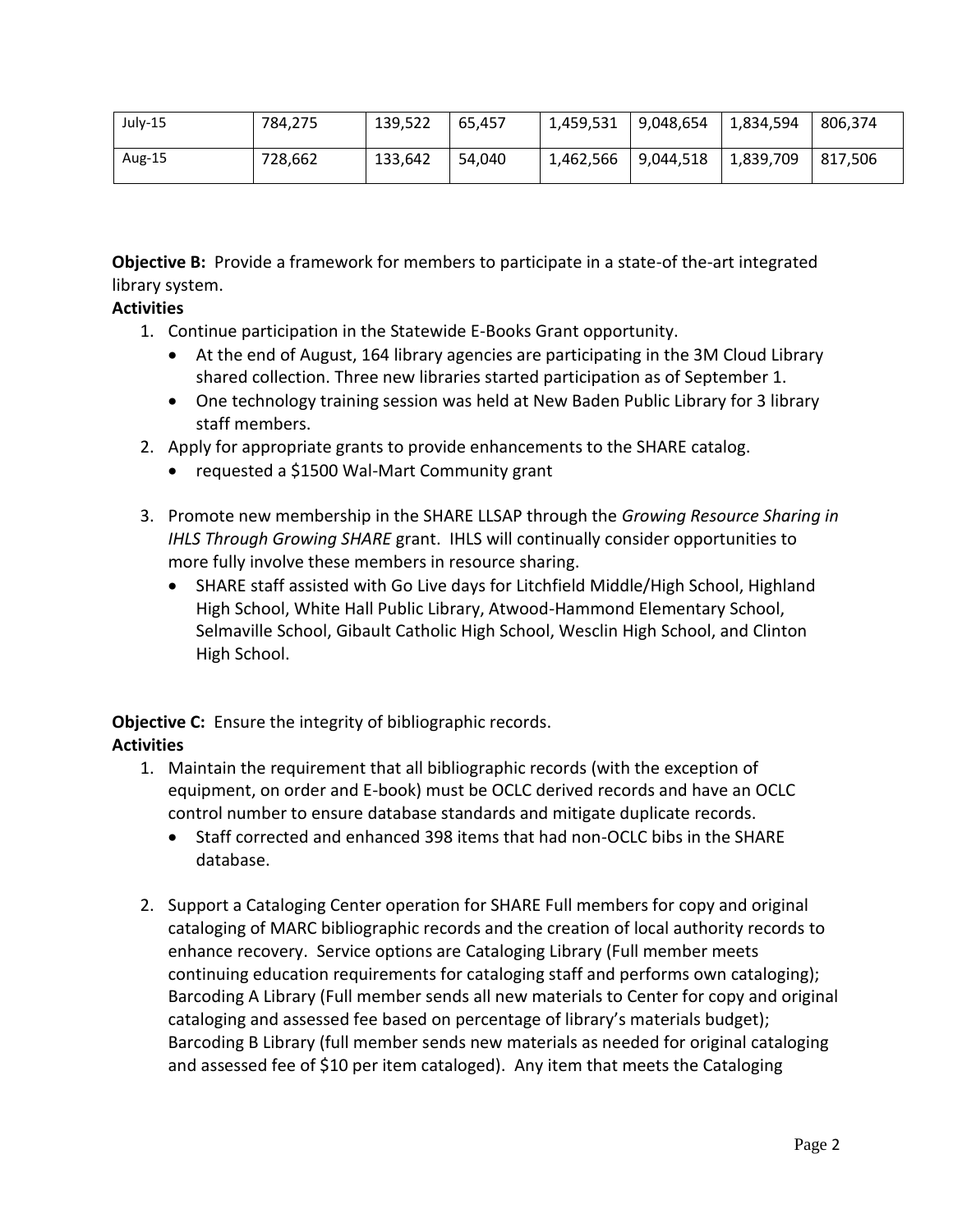Maintenance Center's (CMC) eligible collections criteria for free cataloging is passed on to the CMC.

- Cataloged 521 items for SHARE member libraries.
- Imported 67 \$3 Bib bibliographic records.
- Cataloged 816 retrocon items for new libraries joining SHARE.
- Cataloged 100 items through the CMC.
- 3. Provide appropriate training for cataloging.
	- Provided Cataloger's Training session via Adobe Connect.
	- Reviewed and trained SHARE Bibliographic Services staff on Dewey Classification and WebDewey.
	- Visited and trained three new libraries that are joining SHARE.
	- Worked with several new libraries that are going live on SHARE, providing additional information about item and bibliographic records.
	- Answered member libraries' questions, emails, and phone calls concerning cataloging and item records.
- 4. Evaluate the current methods utilized for ensuring the quality of the database through cataloging.
	- Merged 361 bibliographic records in the SHARE database. Edited 699 bibliographic records, and corrected 2127 item records.
- 5. Evaluate the efficacy and fee models associated with the Cataloging Center operation for possible revision.
	- The \$3 bib option has taken hold and continue to receive positive feedback.

**Objective D:** Operate Cataloging Maintenance Centers on behalf of libraries in Illinois. **Activities**

- 1. Fulfill NACO (Name Authority Cooperative Program of the PCC) obligation by creating a minimum of 100 name or uniform title authority records per year.
	- 10 name authority records were created by staff.
	- 10 local series headings authority records were created by staff.
- 2. Continue support of LLSAP database cleanup efforts in LLSAP.
	- Staff corrected and enhanced 398 items that had non-OCLC bibs in the SHARE database. 45 were retrieved from the member libraries and OCLC bibs fully enhanced.
	- Cataloged 100 items through the CMC.
- 3. Cooperate with Illinois State Library staff to identify statewide cataloging needs and develop strategies to meet them, prioritizing statewide initiatives that require cataloging expertise to ensure statewide access and resource sharing assistance with projects as agreed upon.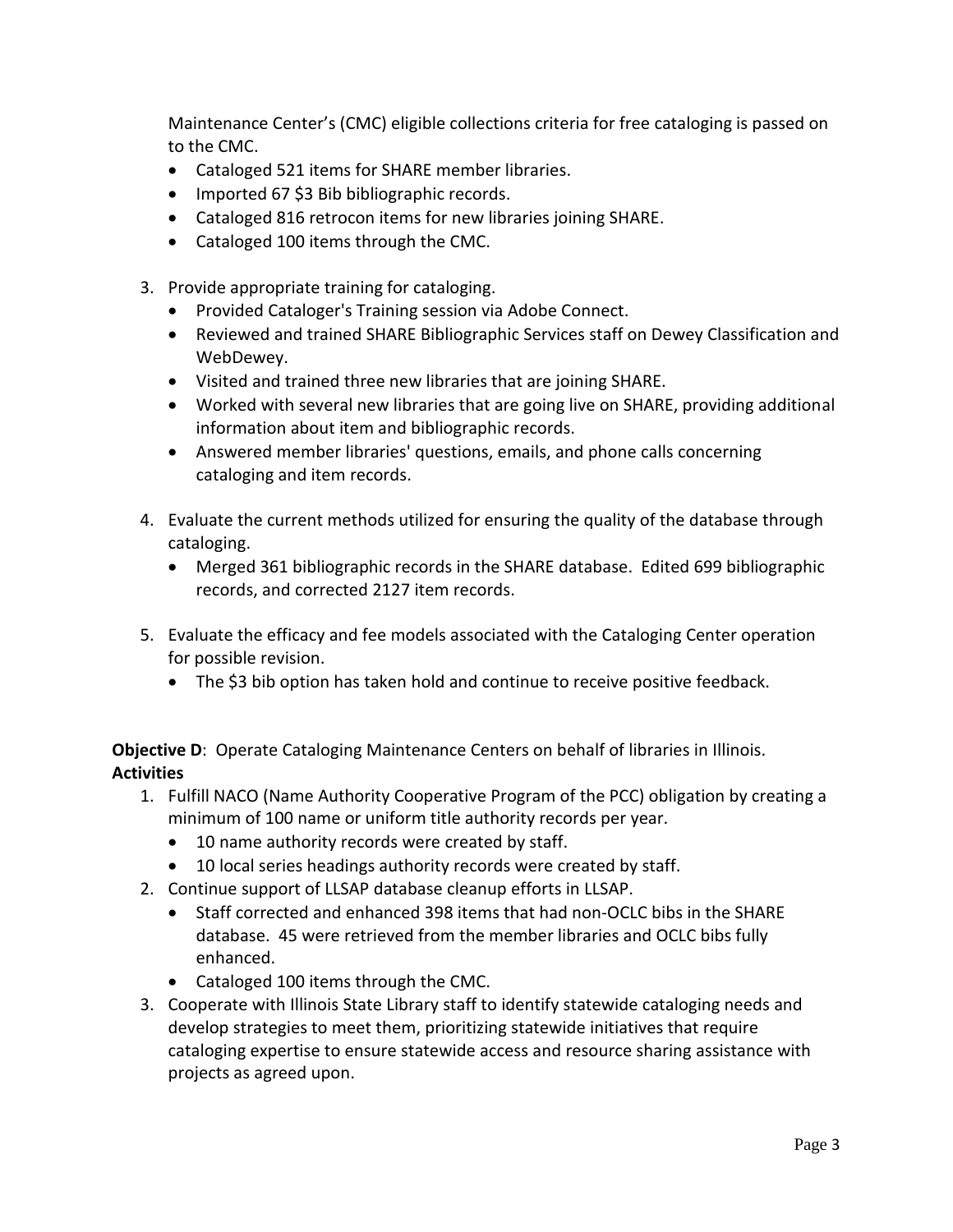- Worked with IDA and the State Archives on prison record files from the Digital Grant.
- Continue work on the Dr. Bradley sermons from Meadville Lombard Library for the Digital Grant.
	- Cataloged 100 items through the CMC.

## **Goal II: Provide a sustainable delivery system that provides the best service possible for Illinois libraries and their users.**

**Objective A**: Ensure that IHLS delivery of library materials is accurate, timely, and meets member library needs.

## **Activities**

- 1. Working in concert with ISL, RAILS and CARLI, continue the implementation of recommendations from the Delivery Advisory Committee.
	- Met with ISL/RAILS/CARLI to discuss Community Delivery Partnerships and how many days of service they would receive. It was determined that CDPs would have up to 5 days of service when needed.
- 2. Conduct quarterly counts of library materials and continue to refine the counting methodology.
	- September 14 through the 18 is this FY first count week.

| August 2015      | Delivery picked up<br>/delivered | <b>ILDS Delivery</b><br>Items to Hub | <b>ILDS Delivery</b><br>Items from Hub |
|------------------|----------------------------------|--------------------------------------|----------------------------------------|
| <b>CHAMPAIGN</b> | 199766                           | 29504                                | 27072                                  |
| DU QUOIN         | 79782                            | 19998                                | 19596                                  |
| EDWARDSVILLE     | 176803                           | 30183                                | 28641                                  |

**Objective B:** Leverage existing delivery resources.

- 1. Evaluate the current delivery efficiency.
	- All hubs now have set routes for the drivers.
	- All hubs are now using the same forms.
- 2. Evaluate direct and overhead costs for sorting and delivery.
	- Sarah Fae Stuhlmeyer is currently working on an allocation model that will be used to determine delivery costs.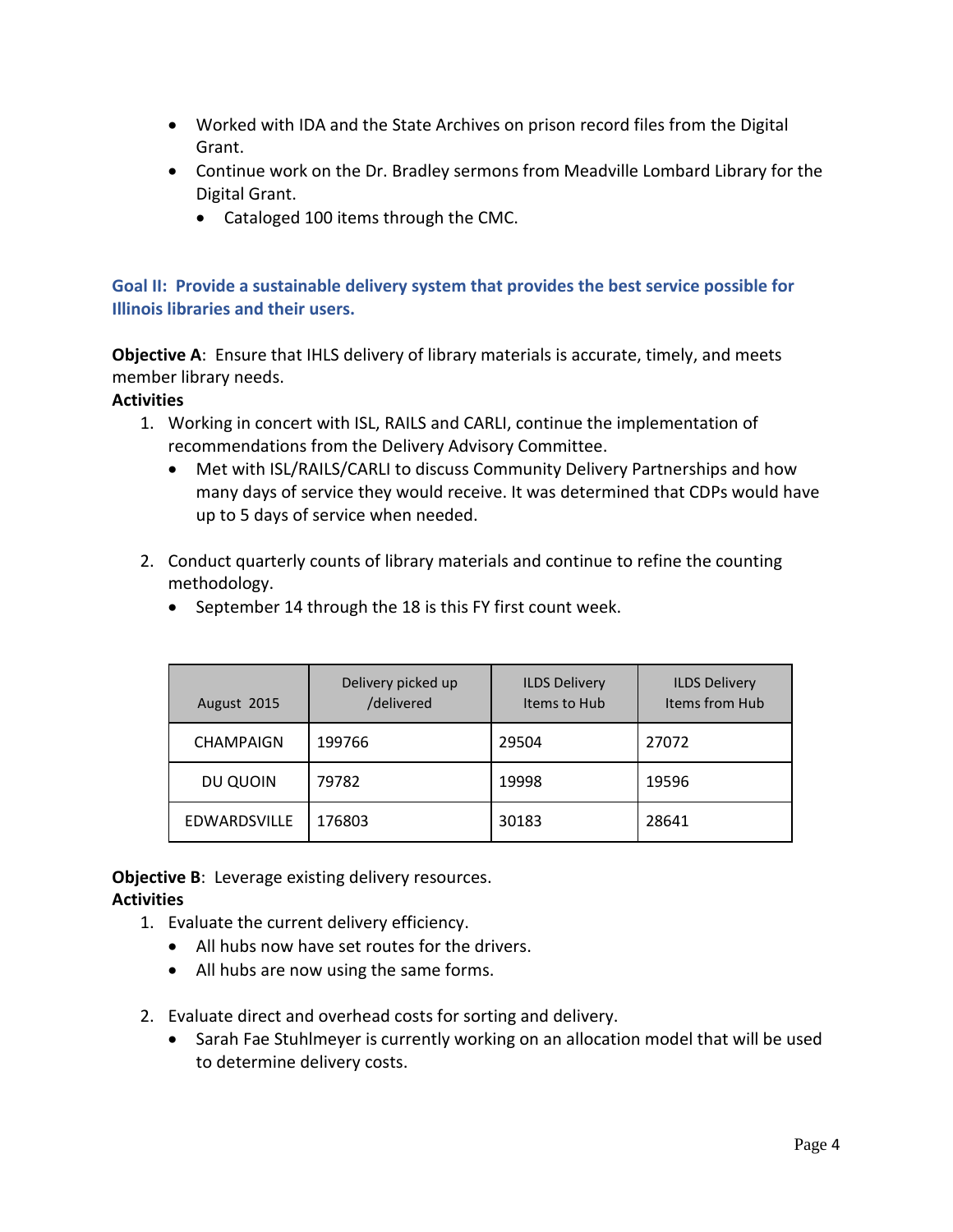#### **Priority: Illinois Machine Sublending Agency**

**Goal: Provide good customer service and well maintained machines to patrons of the Talking Books Program.**

**Objective:** Support the statewide machine lending program located in DuQuoin. **Activities**

- 1. Contract with the Illinois State Library to manage statewide services.
	- Required monthly reports were submitted to NLS.
- 2. Serve all persons eligible for service within the state of Illinois as stipulated in the agreement with NLS.

|                   | C1s Sent | <b>DS1s Sent</b> | <b>DA1s Sent</b> | <b>BARD Inquiries</b><br><b>Responded To</b> |
|-------------------|----------|------------------|------------------|----------------------------------------------|
| August 2014       | 9        | 173              | 94               | 13                                           |
| September 2014    | 22       | 154              | 134              | 15                                           |
| October 2014      | 23       | 121              | 177              | 10                                           |
| November 2014     | 10       | 110              | 114              | 12                                           |
| December 2014     | 15       | 86               | 154              | 11                                           |
| January 2015      | 22       | 78               | 159              | 14                                           |
| February 2015     | 9        | 57               | 118              | 9                                            |
| <b>March 2015</b> | 19       | 86               | 176              | 13                                           |
| <b>April 2015</b> | 13       | 75               | 166              | 10                                           |
| May 2015          | 21       | 74               | 139              | 14                                           |
| <b>June 2015</b>  | 18       | 52               | 200              | 13                                           |
| <b>July 2015</b>  | 29       | 72               | 225              | 15                                           |
| August 2015       | 43       | 55               | 236              | 17                                           |

- 3. Participate in the planning, coordination and evaluation of Illinois Talking Book Service, and ensure appropriate provision of services by staying informed of current procedures and trends related to Talking Books, the National Library Services/Library of Congress and librarianship in general.
	- 08/04/15- IMSA Patron Services Coordinator participated in a Political Senior Fair in Salem, Il.
	- 08/05/2015- IMSA Patron Services Coordinator participated in a Political Senior Fair in Effingham, Il.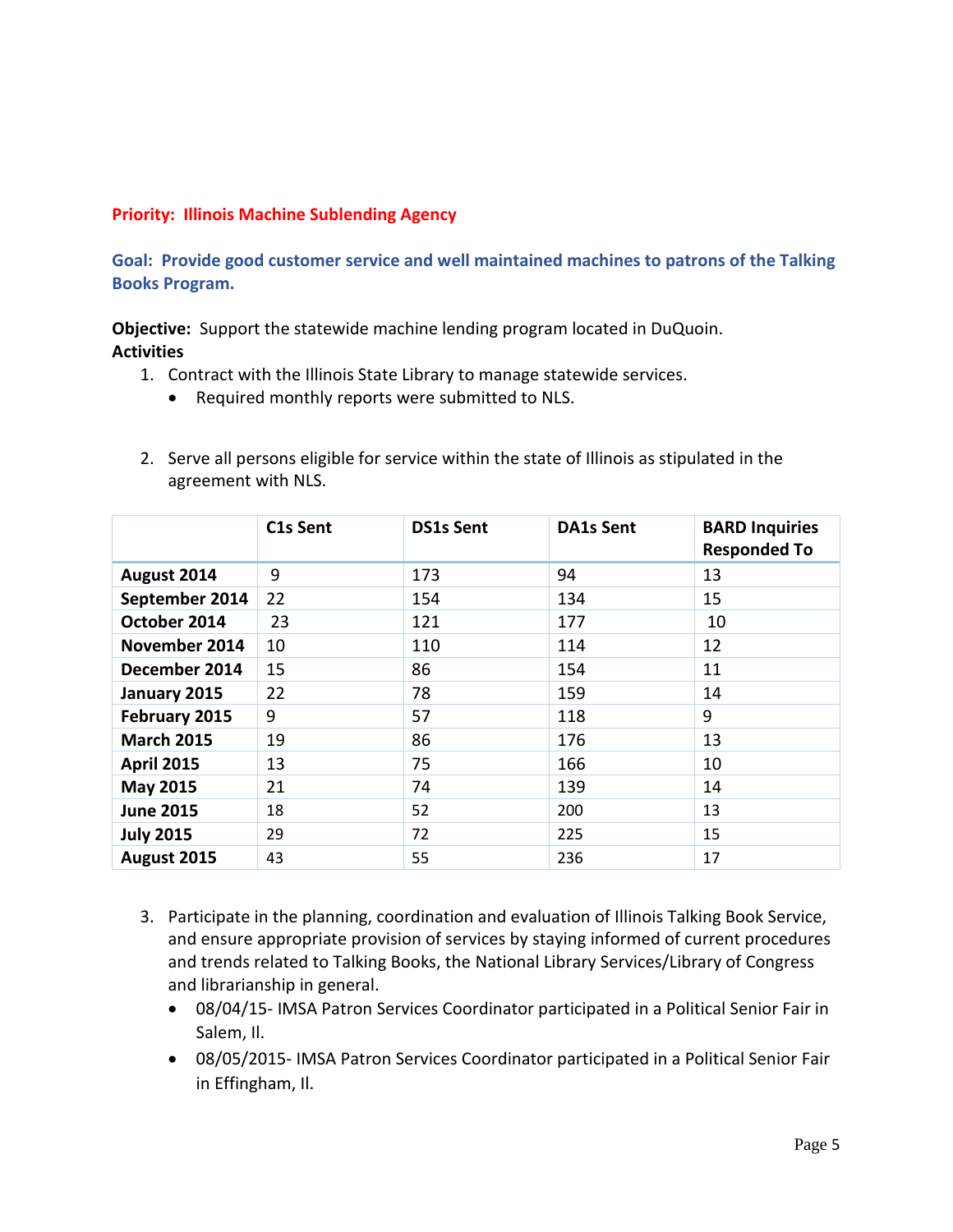- 08/20/2015- IMSA staff relocated approximately 1, 051 Cassette Machines to a different room to prevent further water damage.
- 08/26/2015- IMSA Patron Services Coordinator participated in a Political Senior Fair in New Baden, Il.
- 08/26/2015- IMSA Manager participated in a NLS National Conference Call.
- 08/28/2015- 08/31/2015- IMSA Manager, IMSA Patron Services Coordinator, and IMSA Machine Clerk represented IL TBBS at the DuQuoin State Fair.
- 4. Ensure the efficient and successful provision of service in accordance with the Revised Standards and Guidelines.
	- Filled all requests for machines and equipment within 2 business days of receipt of request.
	- Responded to all BARD inquiries in a timely and efficient manner.

## **Priority: Provide timely and pertinent information to member libraries**

## **Goal: Effective and efficient communications with member libraries and partners.**

**Objective A**: Provide various mechanisms to ensure good communications with member libraries and partners.

- 1. Conduct visits to 20% of our more than 550 agencies. This goal would give IHLS staff the opportunity to arrange approximately 110 on-site visits. A particular area of focus would be those library agencies who have recently seen a change in leadership. Another target audience would be those libraries facing any challenges that might impact their membership status and their ability to receive system services. Also in consideration would be conversations with library boards or other administrative bodies who might request specific information from IHLS. School staffing has shifted dramatically in the last several years and working to ensure that population is informed about system services and membership criteria would have a broad-based impact. When appropriate, system staff will also be available to meet with special interest groups for the purpose of discussing membership criteria and system services.
	- o August 11, 2015: Site visits were made to the Greenup and Chrisman libraries to meet with new directors.
	- $\circ$  August 13, 2015: Site visits were made to the Blue Mound and Doyle libraries to meet with new directors.
	- o August 17, 2015: Site visits were made to the Cissna Park and Oakwood libraries to meet with new directors.
	- $\circ$  August 19<sup>th</sup>: Site visits were made to the Madison County Law Library and the Glen Carbon and New Baden libraries to meet with new directors.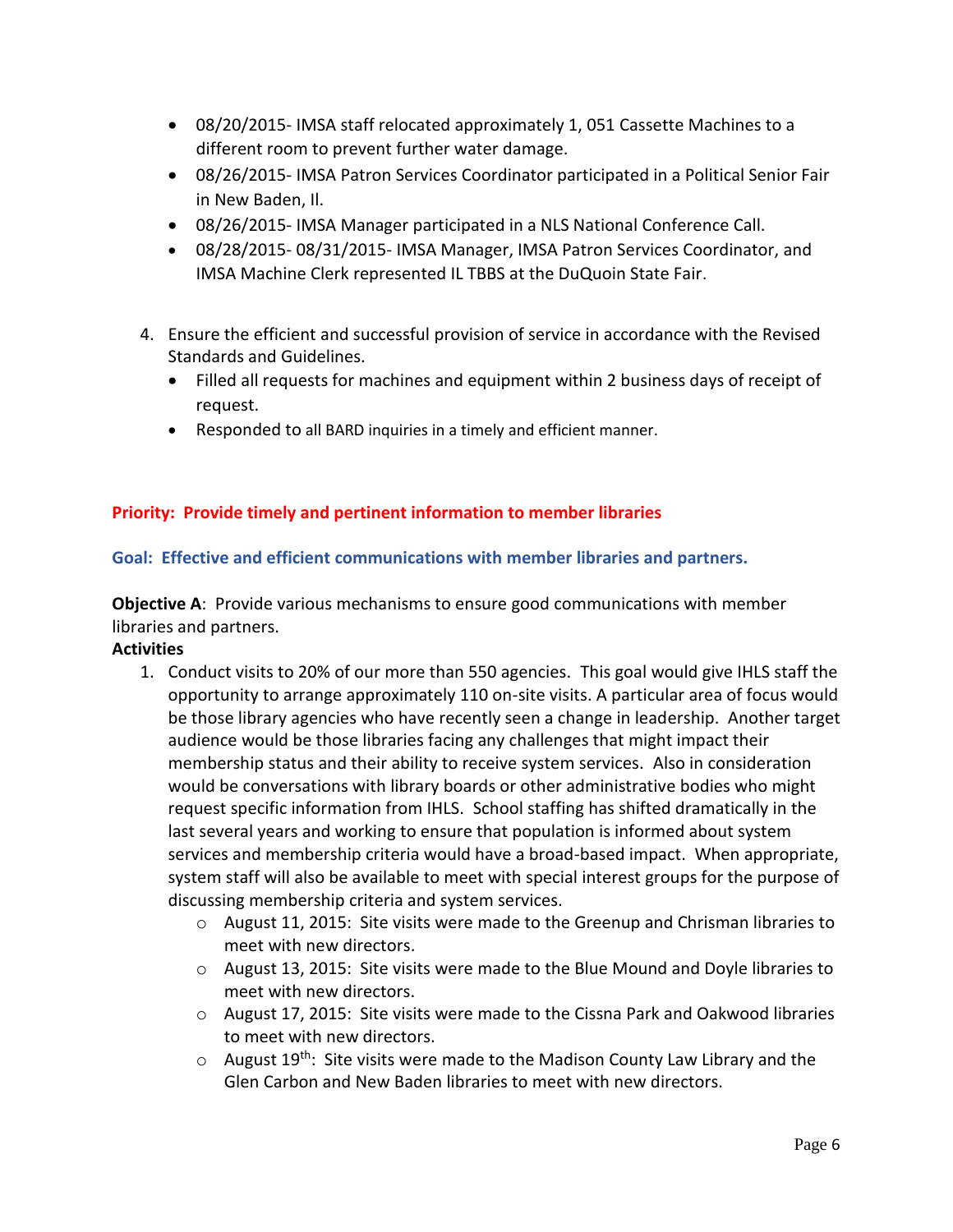- $\circ$  August 21st, 2015: Site visits were made to Central A & M CUSD and also to Assumption Middle School to discuss delivery drops to be made at the public libraries in their towns respectively. Also site visits were made at Assumption Public Library and the Moweaqua Public Library to confirm the Community Drop Partnership.
- 2. Maintain an interactive website to assist member libraries in effective utilization of IHLS services and promote member forums.
	- New vendor discounts for all IHLS members were added to the IHLS website.
- 3. Utilize web conferencing tools to support member communications such as Connect with Leslie which uses the Adobe Connect platform.
	- Held Connect with Leslie with a guest host and guest speaker. Covered the Board recap, highlighted the Long Range Planning process, and discussed the Community Delivery Partnerships and the Welcome to Delivery packet.

## **In FY15**

- In concert with membership, system staff will strive to make communication with stakeholders as efficient and timely as possible.
	- Reviewed news feeds for information of interest to IHLS member libraries (grants, upcoming continuing education opportunities, and member news) to be included in the IHLS newsletter.
	- The IHLS newsletter, Moving Forward Together, was sent each week to over 2,100 subscribers.
	- Reactivated the IHLS Twitter account as another avenue to communicate with member libraries.

## **Priority: Administrative Activities**

## **Goal 1: Ensure effective utilization of IHLS resources**

#### **Objective A: Ensure fiscal accountability**

- 1. Support the business operations of IHLS through monthly financial reports, payroll, accounts payable, and accounts receivable.
	- Prepared and mailed a letter to previous auditors, Martin Hood Friese & Associates, LLC, stating that any requested data from our new auditors, Scheffel Boyle, be released to them. The previous auditors received the letter and provided requested data to Scheffel Boyle.
	- Prepared July 2015 Bill Payment, Credit Card Transaction Report and Statement of Revenues and Expenditures Reports (new format) for IHLS Finance Committee and Board of Directors.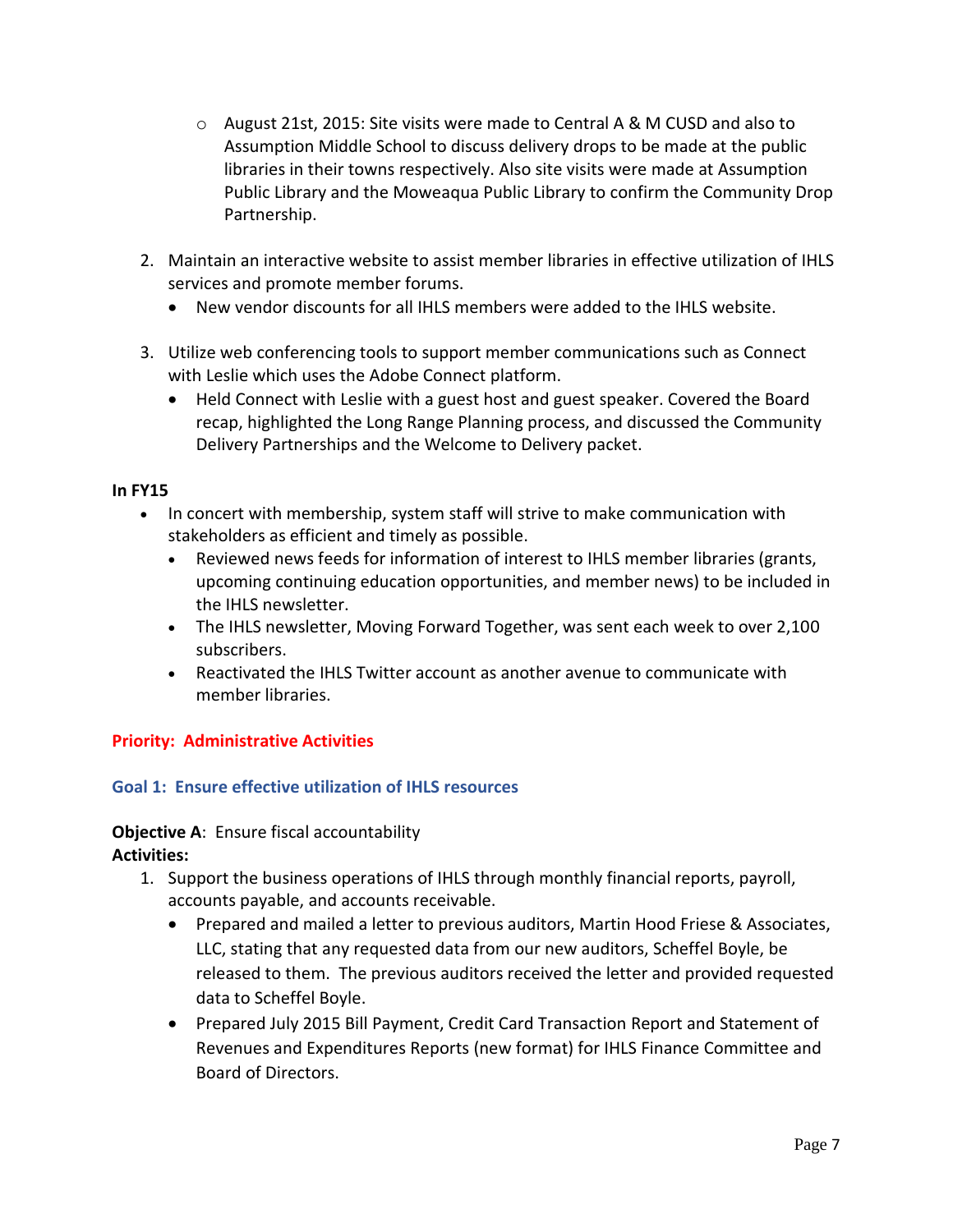- Analyzed FY 2014-2015 general ledger postings, reconciled general ledger accounts, and prepared documents for audit fieldwork.
- Prepared and processed two payrolls.
- Generated and mailed 632 accounts receivable invoices (*OCLC – 153 monthly; SHARE – 470 annual membership; General – 9 Law Book)*.
- Received and posted 911 accounts receivable cash receipts checks *(OCLC – 564; SHARE – 328 & General – 19)*.
- Disbursed 138 Accounts Payable Checks totaling \$225,205.82.
- Received and entered 193 accounts payable invoices.
- 1. Maintain IT support for IHLS staff including support of videoconferencing and Adobe Connect, as well as computer and server support.
	- Continue to offer support to SHARE, and internal operations at IHLS
	- Work out issues with microphone connectivity at Marion Public Library
- 2. Continue to move services to our co-location facility in Champaign at the ICN POP site. All of the Polaris servers are located in the co-location site and other state-wide services such as Plinkit, DNS and other administrative websites will be moved there.
	- Continued to work with Plinkit libraries and Enfold on the migration of the Plinkit libraries to the new Ploud product. Libraries have started working on their new sites.

**Objective B**: Employ qualified, professional, accountable staff.

- 1. Recruit and employ qualified personnel of diverse backgrounds to carry out the mission and goals of IHLS. Increase the applicant pool by participating in local community events, college job fairs and advertising current openings with culturally diverse media and professional organizations.
	- Attended SIUE job fair.
	- Creating Accounting Clerk job description
- 2. Continue development of the evaluation process and assign goals for 2015. Supervisors will have quarterly one-on-one meetings with employees to ensure each employee is on track with goals.
	- Completed for FY 2015
- 3. Develop and implement performance-based salary adjustments.
	- Completed for FY 2015
- 4. Implement an enhanced hiring process. Train managers/supervisors on interviewing techniques and tools. Create and implement employee orientation at all locations.
	- Held two new hire orientations via Google.